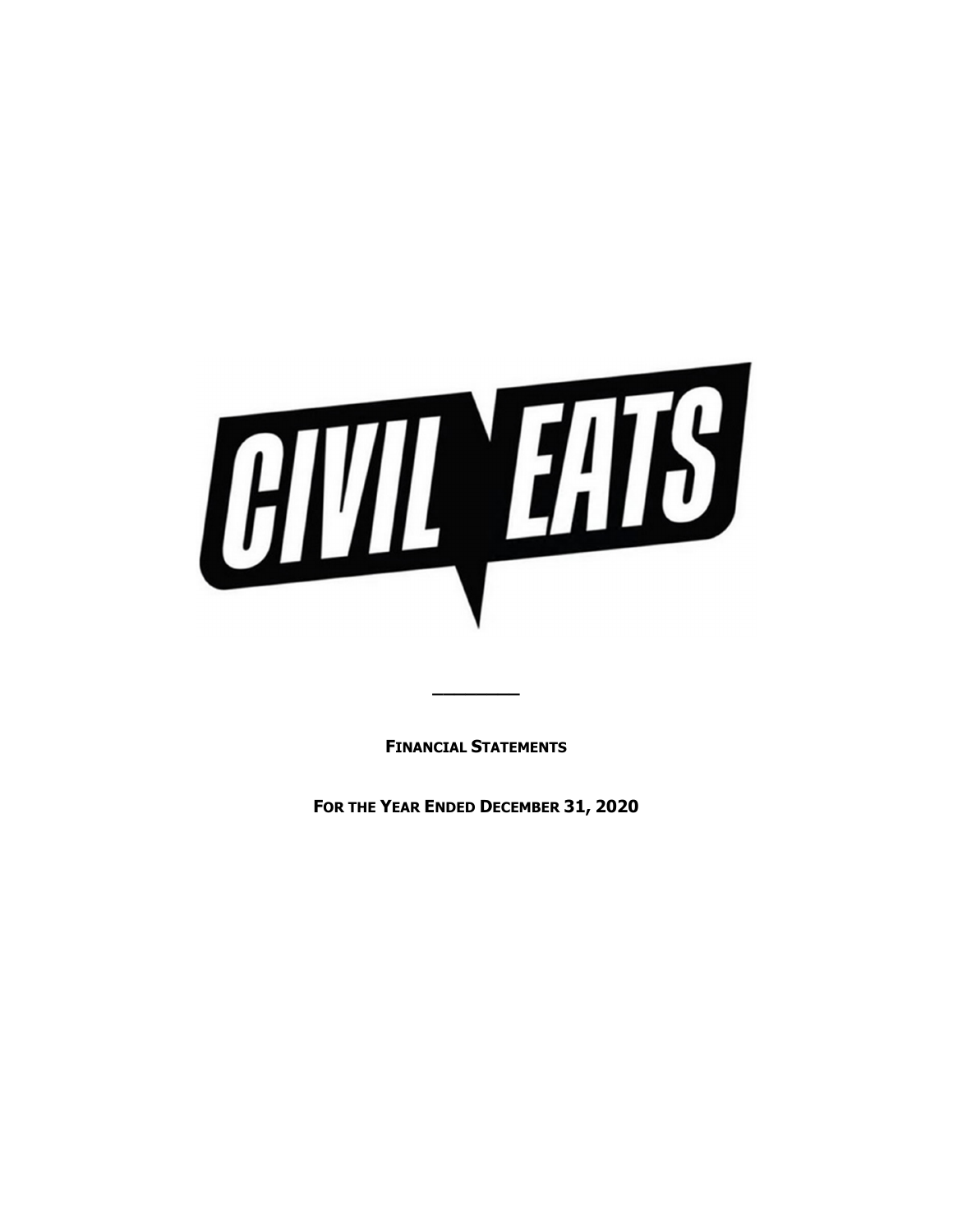

## **Independent Auditors' Report**

Board of Directors Civil Eats Cotati, CA

#### **Report on the Financial Statements**

We have audited the accompanying financial statements of Civil Eats, which comprise the statement of financial position as of December 31, 2020 and the related statements of activities, functional expense and cash flows for the year then ended and the related notes to the financial statements.

## **Management's Responsibility for the Financial Statements**

Management is responsible for the preparation and fair presentation of these financial statements in accordance with accounting principles generally accepted in the United States of America; this includes the design, implementation and maintenance of internal control relevant to the preparation and fair presentation of financial statements that are free from material misstatement, whether due to fraud or error.

## **Auditors' Responsibility**

Our responsibility is to express an opinion on these financial statements based on our audit. We conducted our audit in accordance with auditing standards generally accepted in the United States of America. Those standards require that we plan and perform the audit to obtain reasonable assurance about whether the financial statements are free from material misstatement.

An audit involves performing procedures to obtain audit evidence about the amounts and disclosures in the financial statements. The procedures selected depend on the auditors' judgment, including the assessment of the risks of material misstatement of the financial statements, whether due to fraud or error. In making those risk assessments, the auditors consider internal control relevant to Civil Eats' preparation and fair presentation of the financial statements in order to design audit procedures that are appropriate in the circumstances, but not for the purpose of expressing an opinion on the effectiveness of Civil Eats' internal control. Accordingly, we express no such opinion. An audit also includes evaluating the appropriateness of accounting policies used and the reasonableness of significant accounting estimates made by management, as well as evaluating the overall presentation of the financial statements.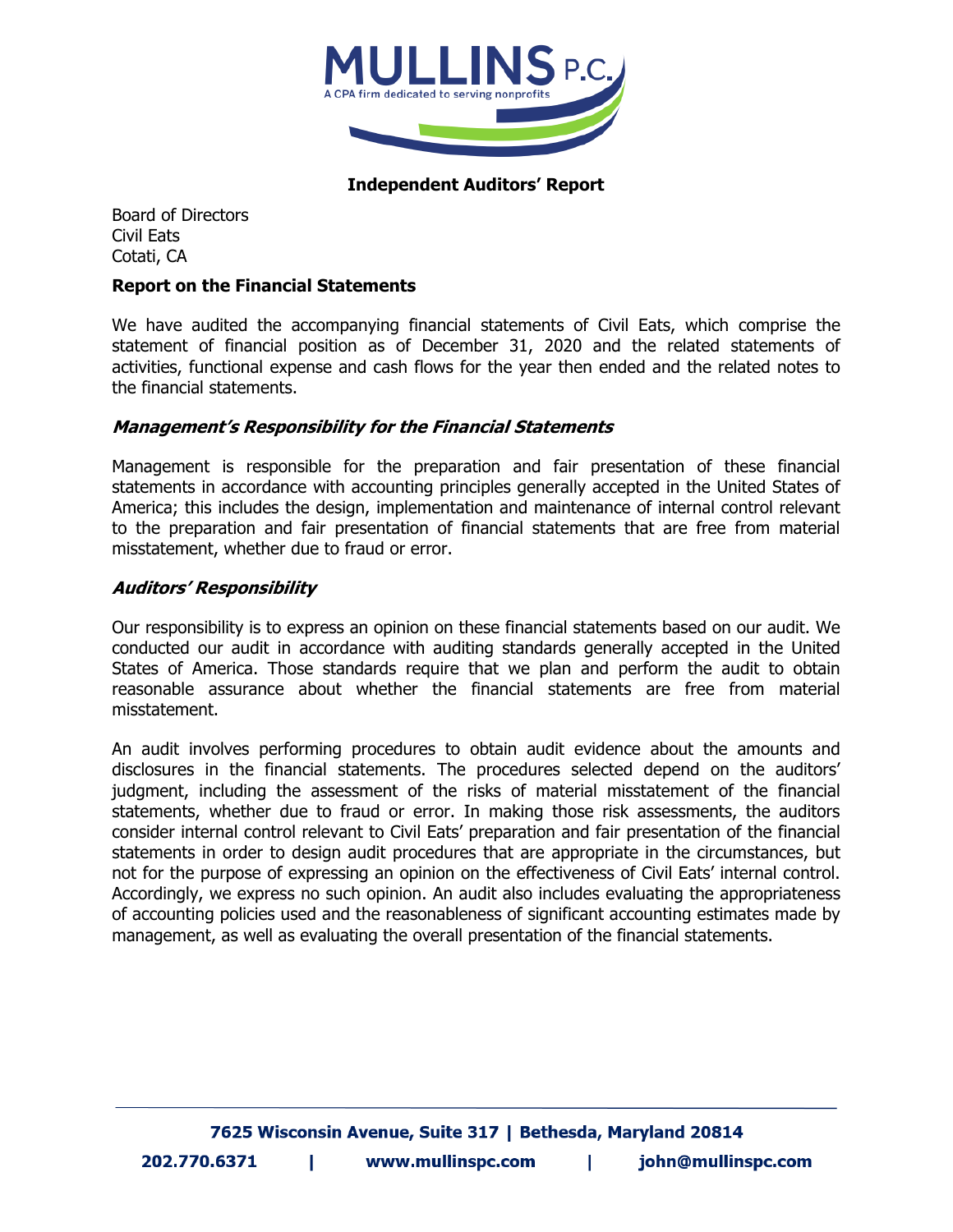## **Report on the Financial Statements (Continued)**

## **Auditors' Responsibility (Continued)**

We believe that the audit evidence we have obtained is sufficient and appropriate to provide a basis for our audit opinion.

#### **Opinion**

In our opinion, the financial statements referred to above present fairly, in all material respects, the financial position of Civil Eats as of December 31, 2020, and the changes in its net assets and its cash flows for the year then ended in accordance with accounting principles generally accepted in the United States of America.

Mulli PC

November 4, 2021

Bethesda, Maryland **Certified Public Accountants**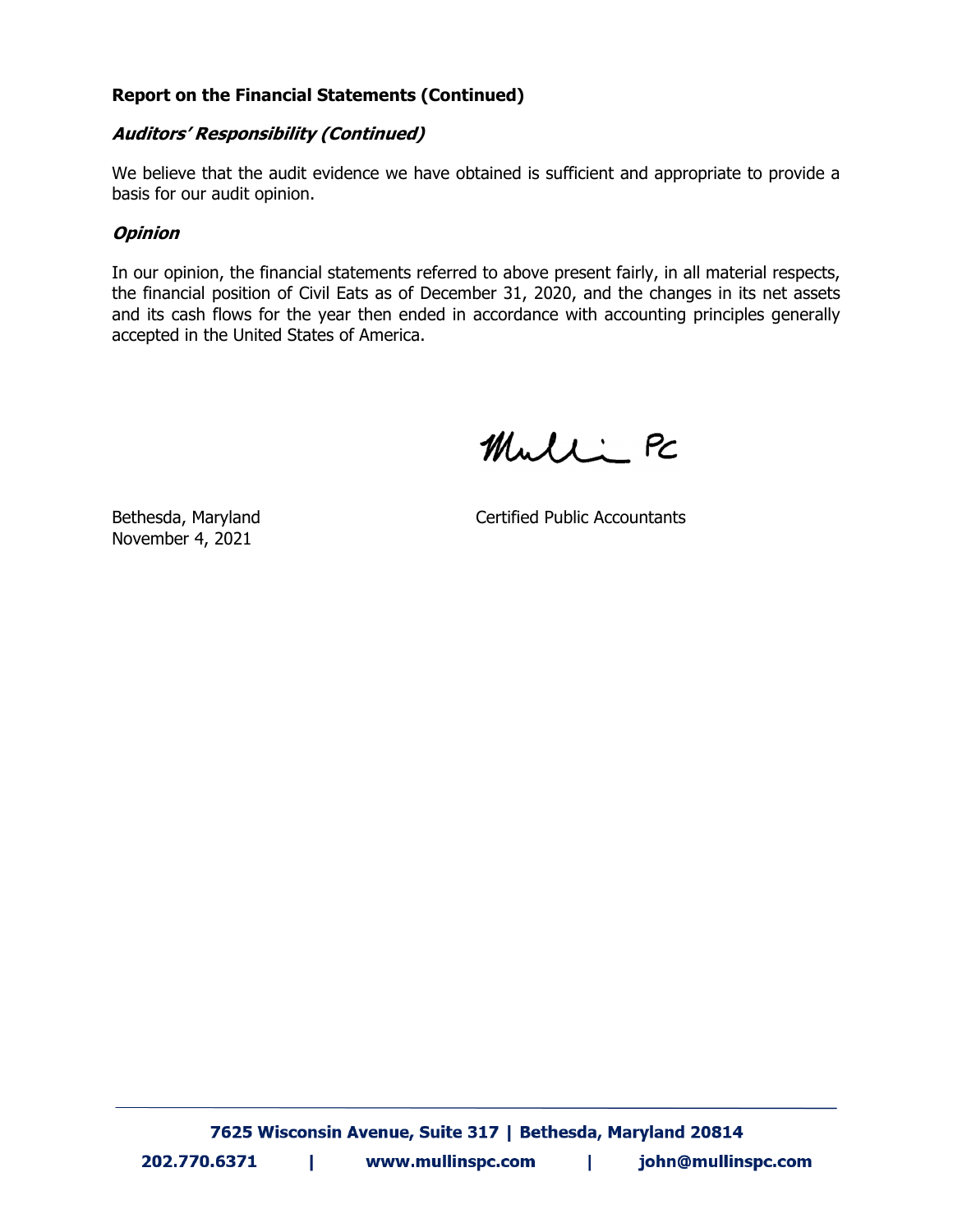## **December 31, 2020 Statement of Financial Position**

| Assets                            |                 |
|-----------------------------------|-----------------|
| Cash                              | \$<br>983,174   |
| Contributions Receivable          | 435,000         |
| Prepaid Expenses                  | 4,598           |
| Property and Equipment, Net       | 15,000          |
| <b>Total Assets</b>               | \$<br>1,437,772 |
| <b>Liabilities and Net Assets</b> |                 |
| <b>Liabilities</b>                | \$              |
| <b>Net Assets</b>                 |                 |
| <b>Without Donor Restrictions</b> | 1,002,772       |
| With Donor Restrictions           | 435,000         |
| <b>Total Net Assets</b>           | 1,437,772       |
|                                   |                 |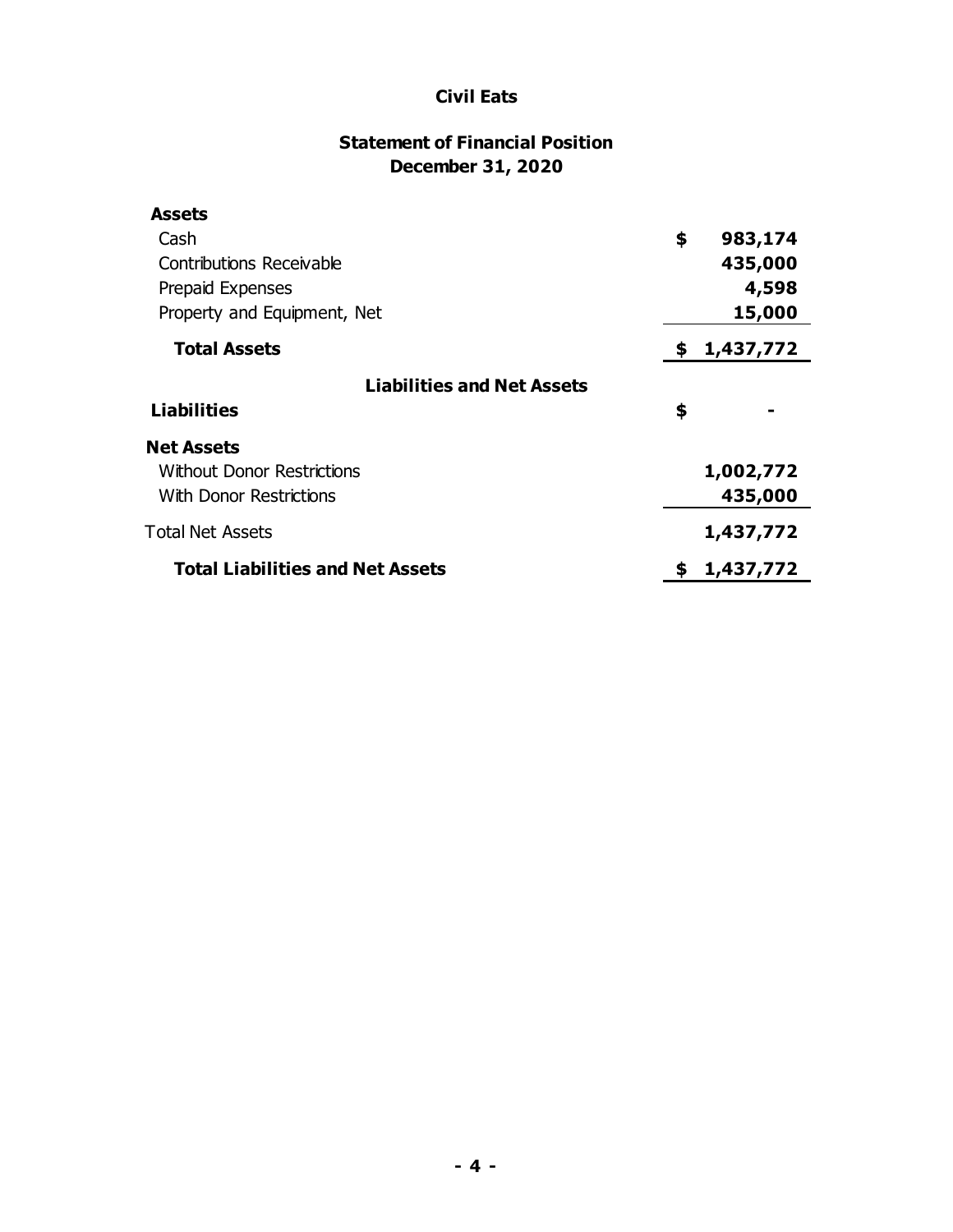## **Statement of Activities For The Year Ended December 31, 2020**

|                                                                                            |    | <b>Without Donor</b><br><b>Restrictions</b> |               | With Donor<br><b>Restrictions</b> | <b>Total</b> |                    |  |
|--------------------------------------------------------------------------------------------|----|---------------------------------------------|---------------|-----------------------------------|--------------|--------------------|--|
| <b>Revenues and Support</b><br><b>Grants and Contributions</b><br><b>Contract Services</b> | \$ | 1,429,722<br>4,150                          | \$<br>435,000 |                                   | \$           | 1,864,722<br>4,150 |  |
| <b>Total Revenues and Support</b>                                                          |    | 1,433,872                                   |               | 435,000                           |              | 1,868,872          |  |
| <b>Expenses</b><br>Program<br><b>Supporting Services</b>                                   |    | 362,007                                     |               |                                   |              | 362,007            |  |
| General and Administrative<br><b>Fundraising</b>                                           |    | 61,245<br>7,848                             |               |                                   |              | 61,245<br>7,848    |  |
| <b>Total Supporting Services</b>                                                           |    | 69,093                                      |               |                                   |              | 69,093             |  |
| <b>Total Expenses</b>                                                                      |    | 431,100                                     |               |                                   |              | 431,100            |  |
| <b>Change in Net Assets</b>                                                                |    | 1,002,772                                   |               | 435,000                           |              | 1,437,772          |  |
| Net Assets, Beginning of Year                                                              |    |                                             |               |                                   |              |                    |  |
| <b>Net Assets, End of Year</b>                                                             | \$ | 1,002,772                                   | \$            | 435,000                           | \$           | 1,437,772          |  |

**See Accompanying Notes to Financial Statements**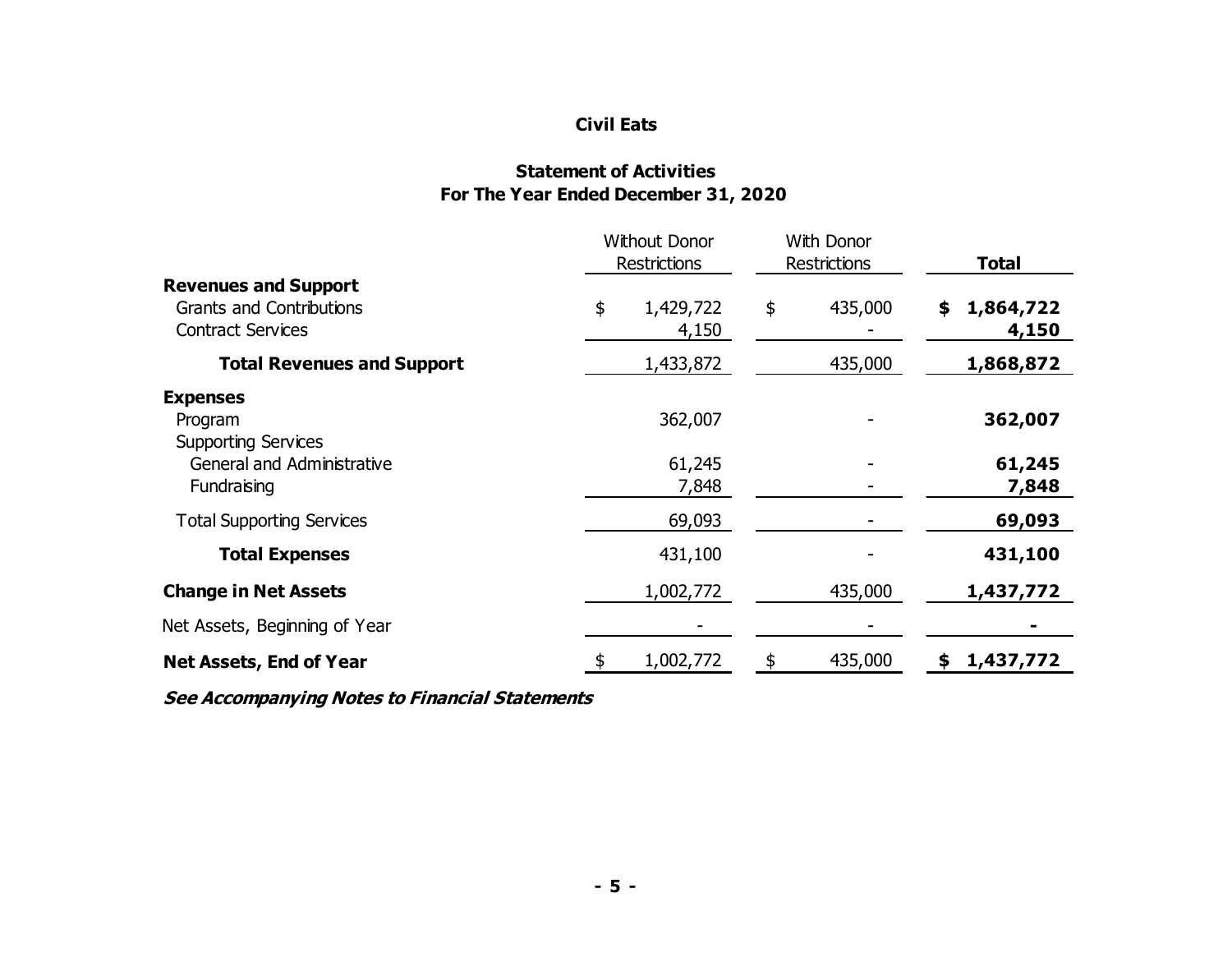|                          | Program       |    | General and<br>Administrative | Fundraising | <b>Total</b>  |
|--------------------------|---------------|----|-------------------------------|-------------|---------------|
| <b>Professional Fees</b> | \$<br>356,153 | \$ | 56,957                        | \$<br>-     | \$<br>413,110 |
| Insurance                | 229           |    | 1,835                         | ۰           | 2,064         |
| Office Expense           | 302           |    | 2,453                         | 7,848       | 10,603        |
| Marketing                | 5,107         |    | ۰                             | ۰           | 5,107         |
| <b>Meetings</b>          | 216           |    | ۰                             | ۰           | 216           |
| <b>Total</b>             | 362,007       | ፍ  | 61,245                        | 7,848       | 431,100       |

## **Statement of Functional Expenses For The Year Ended December 31, 2020**

**See Accompanying Notes to Financial Statements**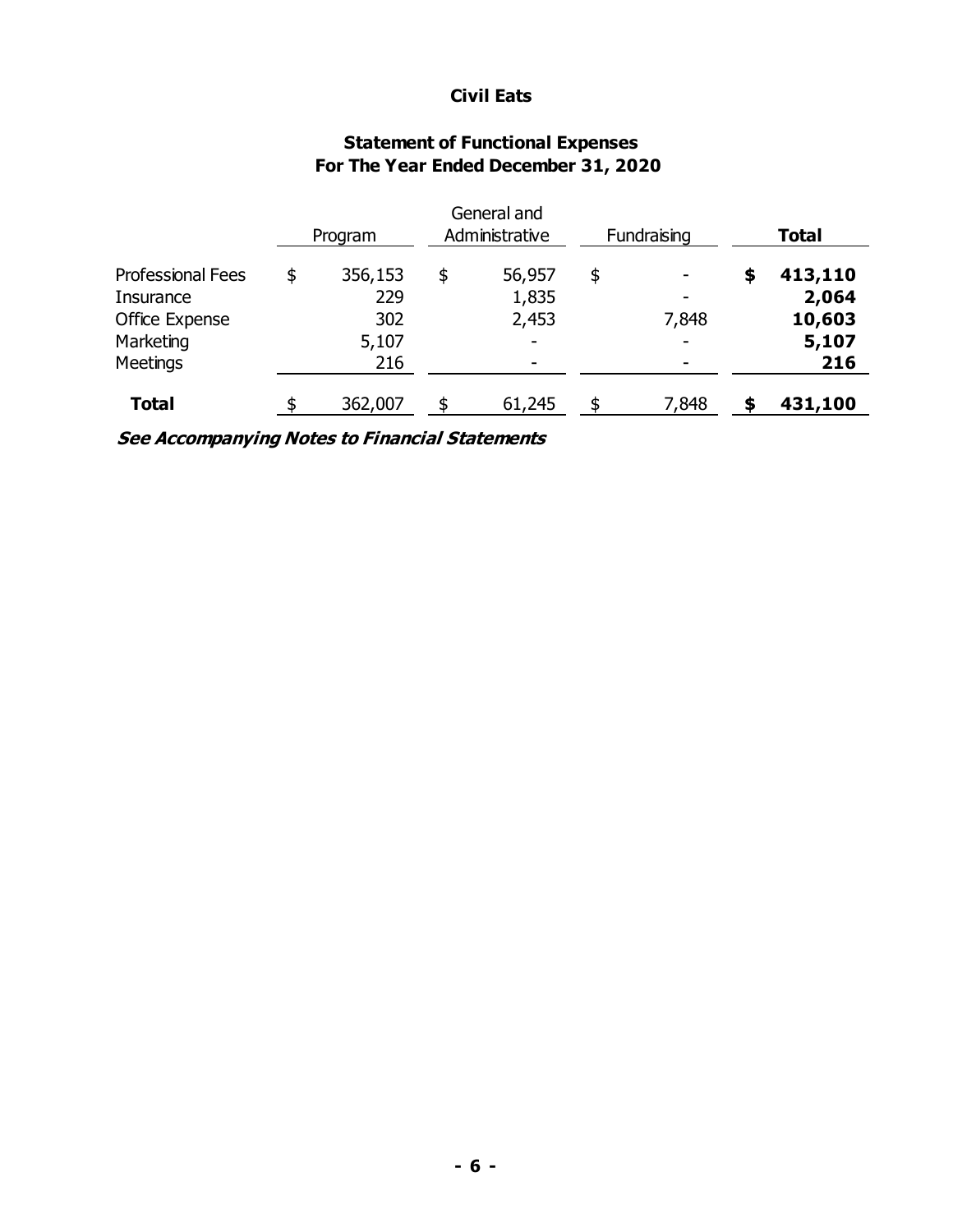# **Statement of Cash Flows For The Year Ended December 31, 2020**

| <b>Cash Flows from Operating Activities</b>           |     |           |
|-------------------------------------------------------|-----|-----------|
| Increase (Decrease) in Net Assets                     | \$. | 1,437,772 |
| (Increase) Decrease in Assets                         |     |           |
| <b>Contributions Receivable</b>                       |     | (435,000) |
| Prepaid Expenses                                      |     | (4,598)   |
| Net Cash Provided By (Used In) Operating Activities   |     | 998,174   |
| <b>Cash Flows from Investing Activities</b>           |     |           |
| Purchae of Investments                                | \$  | (15,000)  |
| Net Cash Provided By (Used In) Investing Activities   |     | (15,000)  |
| Increase (Decrease) in Cash                           |     | 983,174   |
| Cash, Beginning of Year                               |     |           |
| <b>Cash, End of Year</b>                              |     | 983,174   |
| <b>See Accompanying Notes to Financial Statements</b> |     |           |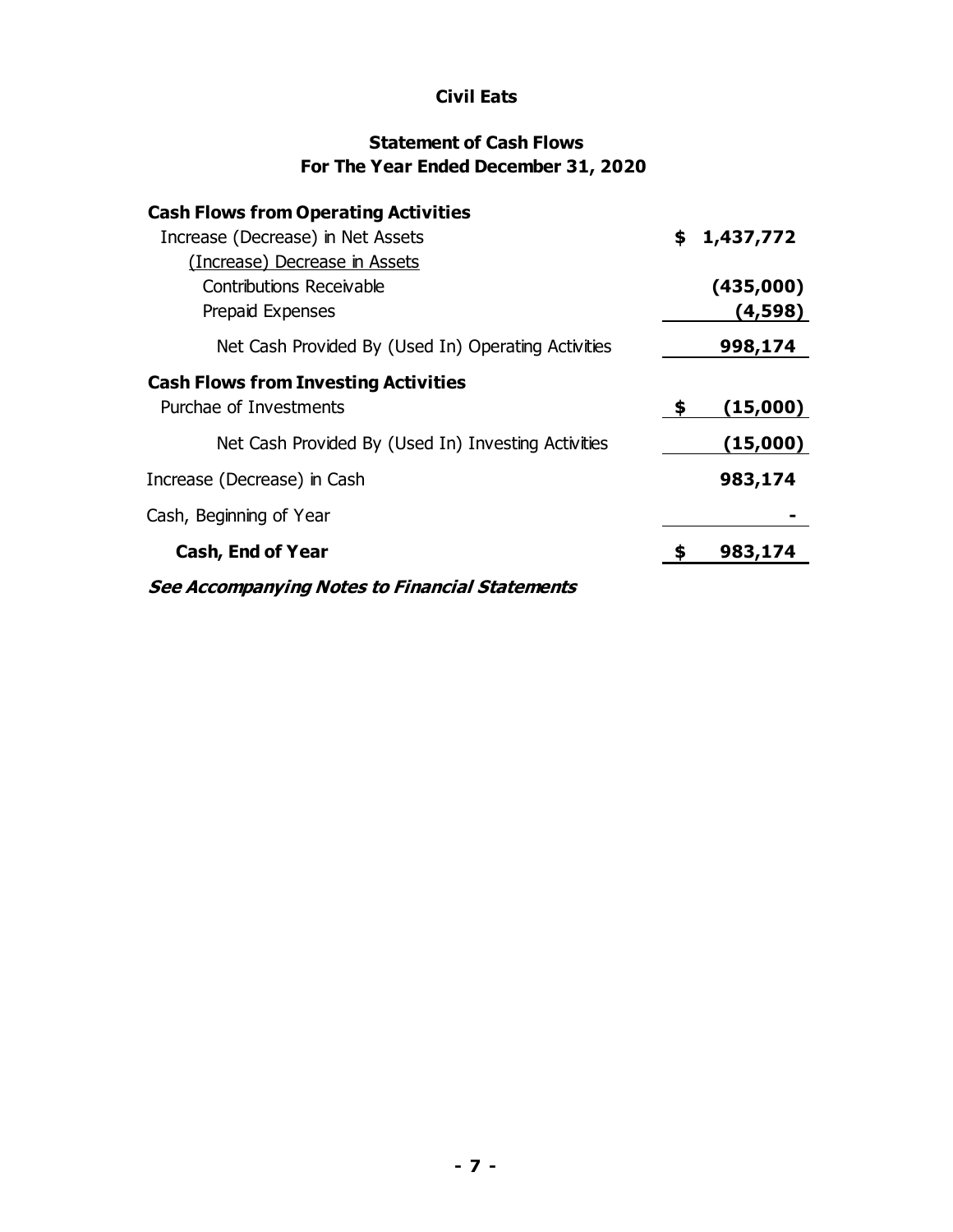#### **Notes to Financial Statements December 31, 2020**

#### **1. ORGANIZATION**

Civil Eats (Civil Eats) is a nonprofit news organization founded in 2009 with more 150 contributors who report on the evolving food landscape from Capitol Hill to Main Street. Civil Eats is a daily news source for critical thought about the American food system. Civil Eats publishes stories that shift the conversation around sustainable agriculture in an effort to build economically and socially just communities.

During 2020, Civil Eats became an independent organization and began operating outside of its fiscal sponsor arrangement.

The coronavirus (COVID-19) outbreak in the United States commenced prior to Civil Eats' fiscal year-end and has directly impacted its operations since early spring 2020 The COVID-19 pandemic caused a broad and negative impact on commerce and financial markets around the world including travel restrictions and limits on in-person gatherings.

Accordingly, the extent to which COVID-19 may impact Civil Eats' financial position and changes in net assets and cash flows is uncertain and the accompanying financial statements include no adjustments relating to the effects of this pandemic.

#### **2. SUMMARY OF SIGNIFICANT ACCOUNTING POLICIES**

#### **Basis of Presentation**

The accompanying financial statements are presented in accordance with the accrual basis of accounting, whereby revenue is recognized when earned and expenses are recognized when incurred.

The financial statements of Civil Eats have been prepared in accordance with U.S. generally accepted accounting principles (US GAAP), which requires Civil Eats to report information regarding its financial position and activities according to the following net asset classifications:

Net Assets Without Donor Restrictions: Net assets that are not subject to donor-imposed restrictions and may be expended for any purpose in performing the primary objectives of Civil Eats. These net assets may be used at the discretion of management and the Board of Directors.

Net Assets With Donor Restrictions: Net assets subject to stipulations imposed by donors, and grantors. Some donor restrictions are temporary in nature; those restrictions will be met by actions of Civil Eats or by the passage of time. Other donor restrictions are perpetual in nature, whereby the donor has stipulated the funds be maintained in perpetuity.

Donor restricted contributions are reported as increases in net assets with donor restrictions. When a restriction expires, net assets are reclassified from net assets with donor restrictions to net assets without donor restrictions in the statement of activities.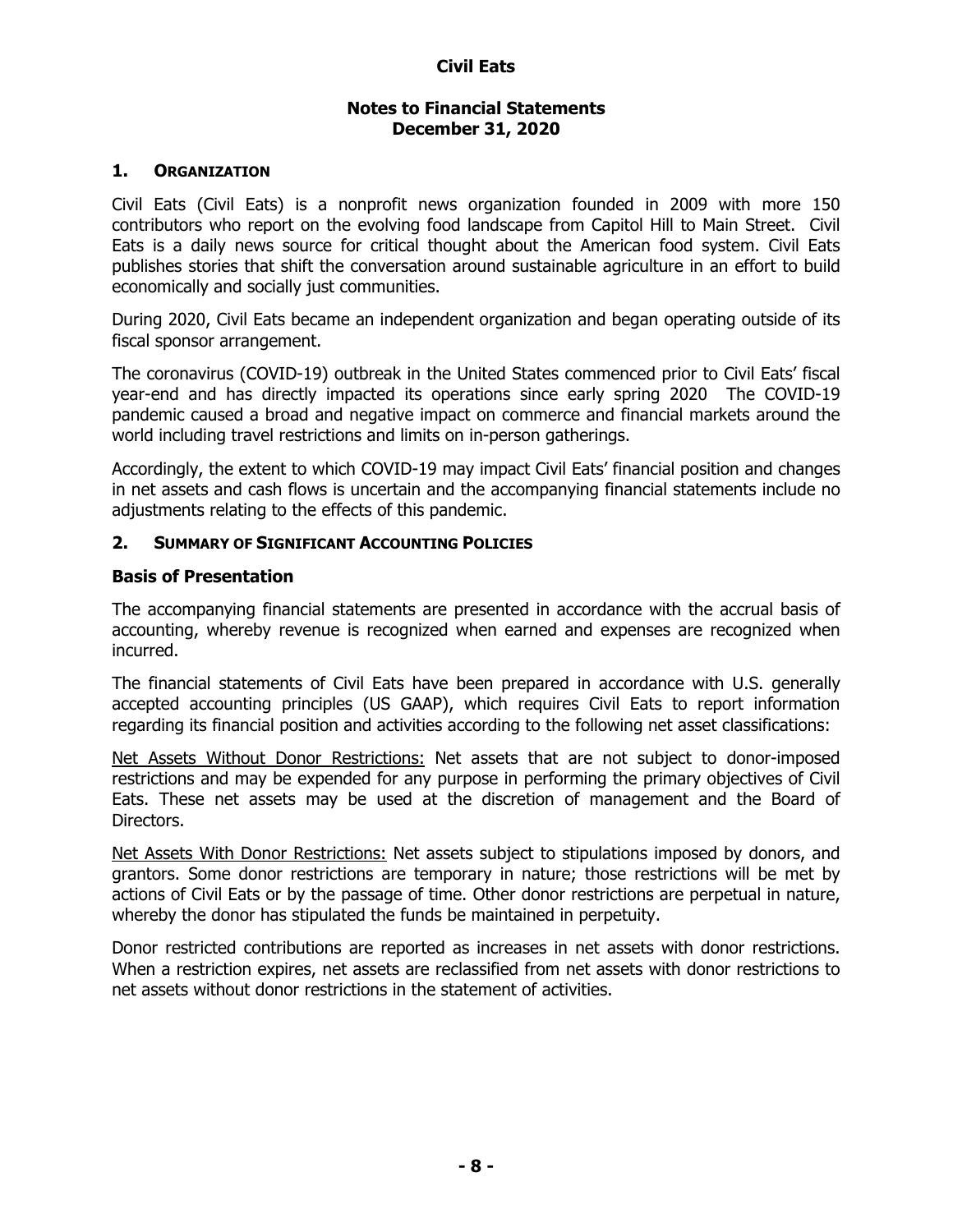## **Notes to Financial Statements December 31, 2020**

## **2. SUMMARY OF SIGNIFICANT ACCOUNTING POLICIES (CONTINUED)**

#### **Use of Estimates**

The preparation of financial statements in conformity with US GAAP requires management to make estimates and assumptions that affect the reported amounts of assets and liabilities and disclosure of contingent assets and liabilities at the date of the financial statements and the reported amounts of revenues and expenses during the reporting period. Actual results could differ from those estimates.

#### **Contributions Receivable**

Unconditional contributions receivable are recognized as revenue in the year promised. Conditional pledges to give are recognized when the conditions on which they depend are met.

Unconditional contributions receivable are valued at management's estimate of the amount that will ultimately be collected. The allowance for doubtful accounts is based on specific identification of uncollectible accounts and Civil Eats' historical collection experience. There was no allowance for doubtful accounts as of December 31, 2020.

#### **Property and Equipment**

Civil Eats follows the practice of capitalizing, at cost, all expenditures for property and equipment in excess of \$2,000. Depreciation and amortization is charged to activities using the straight-line method over the estimated useful lives of each asset. Civil Eats has capitalized the costs to build its website. The website was not operational as of year-end so amortization expense has not been recorded.

#### **Revenue Recognition**

Grants and contributions, including unconditional promises to give, are recognized as revenues in the period received or pledged. Conditional promises to give are not recognized until the conditions on which they depend are substantially met. Contributions of assets, other than cash, are recorded at their estimated fair value at the date of gift. Contributed services and materials are recorded at their estimated fair value if they would otherwise be purchased if not provided by donation and provided by professionals in their field. Management considers all outstanding contributions receivable amounts to be fully collectible. Accordingly, an allowance for doubtful accounts has not been established.

#### **Functional Expenses**

The costs of program and supporting services activities have been summarized on a functional basis in the statement of activities. The statement of functional expenses present the natural classification detail of expenses by function. Accordingly, office expenses have been allocated among the programs and supporting services benefits allocated on the basis of employee time and effort.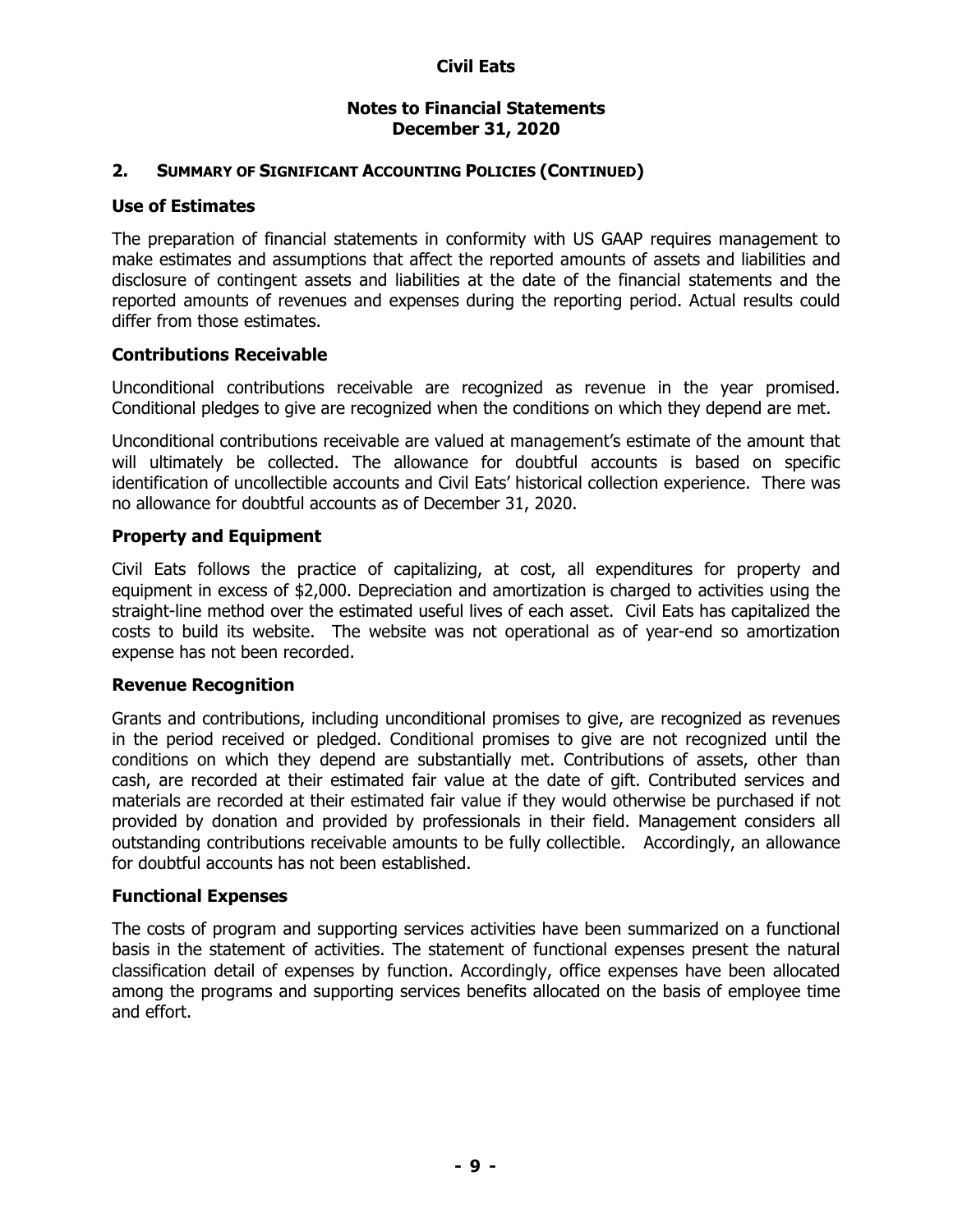## **Notes to Financial Statements December 31, 2020**

## **2. SUMMARY OF SIGNIFICANT ACCOUNTING POLICIES (CONTINUED)**

#### **Income Taxes**

Civil Eats is exempt from federal income taxes under Section  $501(c)(3)$  of the Internal Revenue Code. The accounting standard on accounting for uncertainty in income taxes addresses the determination of whether tax benefits claimed or expected to be claimed on a tax return should be recorded in the financial statements. Under that guidance, Civil Eats may recognize the tax benefit from an uncertain tax position only if it is more likely than not that the tax position will be sustained on examination by taxing authorities based on the technical merits of the position. Examples of tax positions include the tax-exempt status of Civil Eats and various positions related to the potential sources of unrelated business taxable income (UBIT).

The tax benefits recognized in the financial statements from such a position are measured based on the largest benefit that has a greater than 50% likelihood of being realized upon ultimate settlement. There were no unrecognized tax benefits identified or recorded as liabilities at December 31, 2020.

Civil Eats' policy would be to recognize interest and penalties, if any, on tax positions related to its unrecognized tax benefits in income tax expense in the financial statements. No interest and penalties were assessed or recorded during 2020.

#### **Recently Issued Accounting Pronouncement**

In February 2016, the FASB issued ASU 2016-02, Leases. The update requires a lessee to recognize a right-of-use asset and lease liability, initially measured at the present value of the lease payments, in its statement of financial position. The guidance also expands the required quantitative and qualitative lease disclosures. The guidance is effective beginning in 2022.

#### **Subsequent Events**

Management has evaluated subsequent events through November 4, 2021 the date which the financial statements were available to be issued. The accompanying financial statements recognize the effects of subsequent events that provided evidence about conditions that existed at the statement of financial position date, including the estimates inherent in the process of preparing financial statements. The accompanying financial statements do not recognize the effect of subsequent events with conditions that did not exist at the statement of financial position date, but disclosures of such events, if any, are included in the accompanying notes.

#### **3. CONCENTRATION OF CREDIT RISK**

Civil Eats maintains its cash at a federally insured financial institution. As of December 31, 2020, Civil Eats exceeded the FDIC limit by approximately \$717,000.